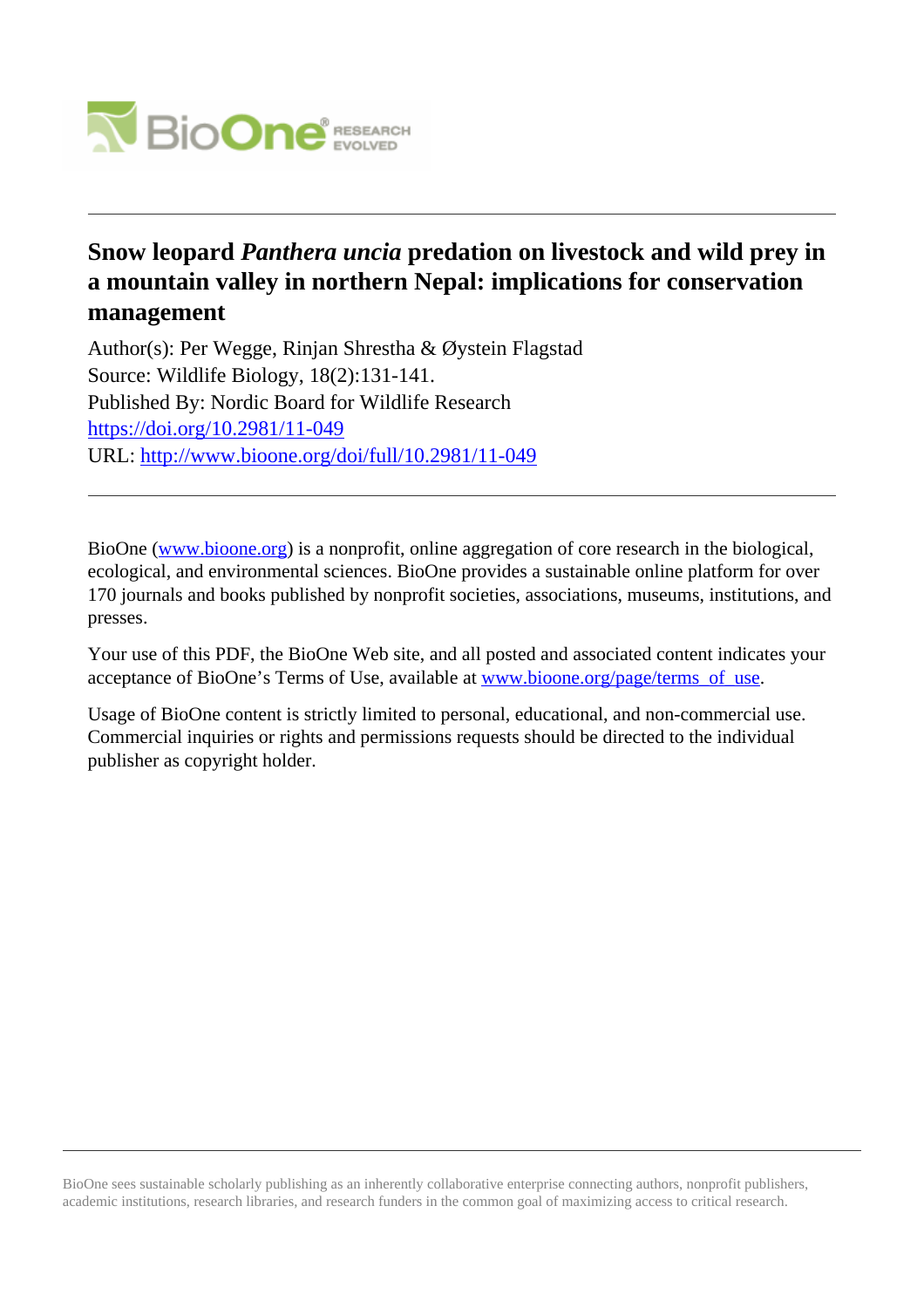# Snow leopard Panthera uncia predation on livestock and wild prey in a mountain valley in northern Nepal: implications for conservation management

#### Per Wegge, Rinjan Shrestha & Øystein Flagstad

The globally endangered snow leopard *Panthera uncia* is sparsely distributed throughout the rugged mountains in Asia. Its habit of preying on livestock poses a main challenge to management. In the remote Phu valley in northern Nepal, we obtained reliable information on livestock losses and estimated predator abundance and diet composition from DNA analysis and prey remains in scats. The annual diet consisted of 42% livestock. Among the wild prey, bharal (blue sheep/ naur) Pseudois nayaur was by far the most common species (92%). Two independent abundance estimates suggested that there were six snow leopards in the valley during the course of our study. On average, each snow leopard killed about one livestock individual and two bharal per month. Predation loss of livestock estimated from prey remains in scats was 3.9%, which was in concordance with village records (4.0%). From a total count of bharal, the only large natural prey in the area and occurring at a density of 8.4 animals/km<sup>2</sup> or about half the density of livestock, snow leopards were estimated to harvest 15.1% of the population annually. This predation rate approaches the natural, inherent recruitment rate of this species; in Phu the proportion of kids was estimated at 18.4%. High livestock losses have created a hostile attitude against the snow leopard and mitigation measures are needed. Among innovative management schemes now being implemented throughout the species' range, compensation and insurance programmes coupled with other incentive measures are encouraged, rather than measures to reduce the snow leopard's access to livestock. In areas like the Phu valley, where the natural prey base consists mainly of one ungulate species that is already heavily preyed upon, the latter approach, if implemented, will lead to increased predation on this prey, which over time may suppress numbers of both prey and predator.

Key words: bharal, blue sheep, diet, genetic sampling, naur, Panthera uncia, predation, Pseudois nayaur, scat analysis, snow leopard, wildlife conflict

Per Wegge, Department of Ecology and Natural Resource Management, Norwegian University of Life Sciences, NO-1432  $\r{As},$  Norway - e-mail: per.wegge@umb.no

Rinjan Shrestha, World Wildlife Fund Canada, Toronto, Ontario M4P 3J1, Canada - e-mail: rshrestha@wwfcanada.org Øystein Flagstad, Norwegian Institute for Nature Research, NO-7485 Trondheim, Norway - e-mail: oystein.flagstad@nina. no

Corresponding author: Per Wegge

Received 8 June 2011, accepted 26 November 2011

## Associate Editor: John W. Laundré

In a human-dominated world, conserving viable populations of large carnivores is becoming increasingly difficult because large carnivores prey on livestock, kill and injure humans and compete with humans by preying on attractive game species (Treves & Karanth 2003). Predation by snow leopards Panthera uncia on domestic stock is a typical example of the human-wildlife conflict (Bagchi &

© WILDLIFE BIOLOGY 18:2 (2012) 131

Mishra 2006), and it is considered a main challenge for developing proper management programmes for the species (Mishra et al. 2003, Jackson et al. 2010).

Snow leopards occur in fragmented populations throughout the mountain ranges of the Himalayas and Central Asia (Fig. 1) and are listed as 'endangered' by the World Conservation Union (IUCN 2006). The species feeds on a wide range of natural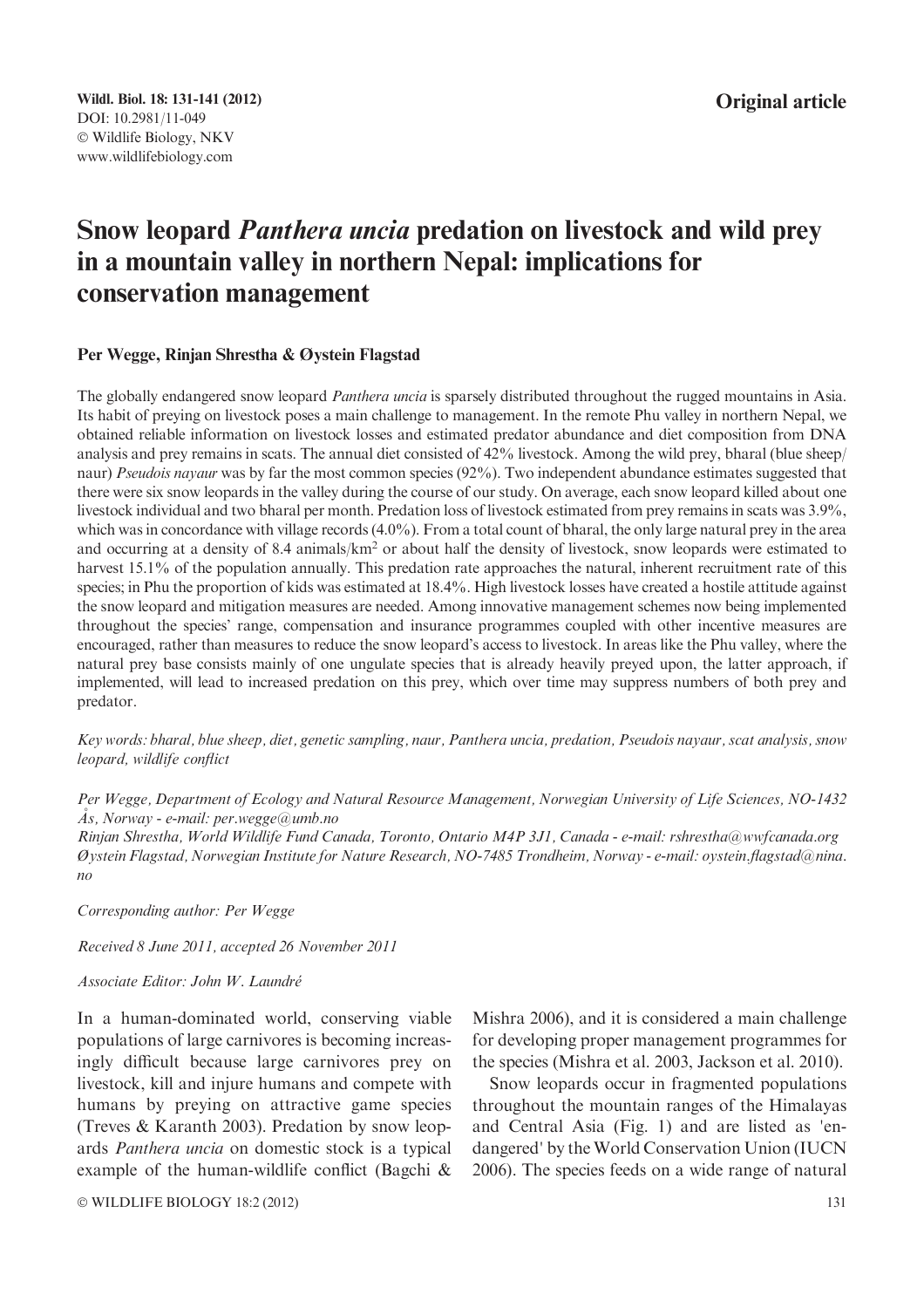Figure 1. Global distribution of snow leopards, redrawn from Fox (1994). Our study area in Nepal is indicated by the circle displayed on the map.



prey, but like other large felids, it prefers larger ungulates because these confer most net energetic gain per unit effort expended. Thus, throughout its wide range, bharal (blue sheep/naur) Pseudois nayaur and Asiatic ibex Capra ibex constitute its preferred and stable, natural diet.

In Nepal, the snow leopard is one of the least understood and most threatened wildlife species, with an estimated national population of 350-500 animals (Jackson et al. 2002). In this area, like elsewhere throughout its range, poaching for skin and killing by local farmers in retaliation for livestock losses constitute a major threat to its survival. In order to implement appropriate conservation and management programmes, knowledge of the impact that snow leopard predation has on its natural prey and of the role that livestock play in its diet is required.

In our study in a mountain valley in Nepal, we estimated the composition of the snow leopard's diet from the prey content in scats. We used individual identification by DNA profiles from the scats and combined the proportion of known livestock losses with the food requirements of snow leopards to arrive at two independent estimates of the number of snow leopards in the valley. From a census of the local bharal population, we then estimate the annual predation rates on bharal and livestock and discuss

how these figures may have general implications for the conservation management of snow leopards.

# Material and methods

## Study area

We conducted our study within an area of ca 125 km<sup>2</sup> in the upper part of the Phu valley  $(28^{\circ}46'N, 84^{\circ}17'E)$ of Manang District in north-central Nepal. Running north-south, the rugged and narrow valley originates in the high mountains along the Nepal-Tibet border. The mountains in the north present a barrier to animal movement, and the lower part extends into lower-elevation conifer forests. Westwards, the valley connects to other mountain valleys with similar flora and fauna permitting animal movement, whereas the eastern border is quite rugged with a less readily exchange of animals. A small village of 33 households of Tibetan-speaking people in the middle of the valley subsists mainly on animal husbandry, herding nearly 2,000 livestock in the surrounding pastures between 3,500 and 4,500 m. a.s.l. As part of the Annapurna Conservation Area Project, the village has established a snow leopard conservation committee, which keeps a record of all livestock losses due to snow leopard predation. The valley has a relatively dense population of bharal, the principal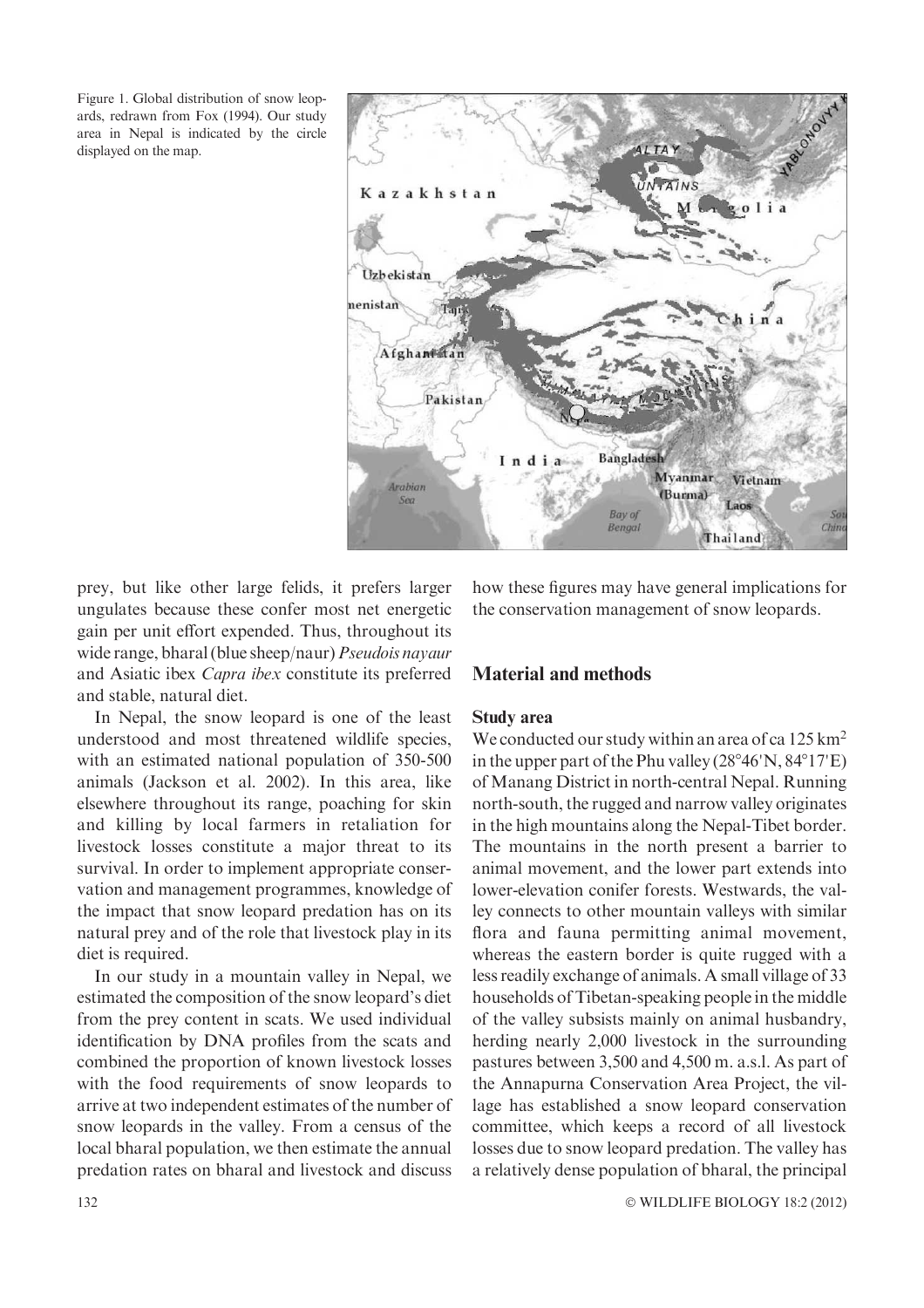natural prey of snow leopard, and about twice as many livestock (Shrestha & Wegge 2008a). Snow leopard and bharal are the only naturally occurring large, wild mammals.

## Collection of scats

As part of a study of the relationship between domestic and wild ungulates (Shrestha & Wegge 2008a,b), a total of 59 putative snow leopard scats were collected opportunistically within 95 km<sup>2</sup> in the upper, central part of the valley. Of the 59 scats, 36 were subsequently preserved in 70% ethanol, whereas the rest were sun-dried and dry-stored. All samples were kept at room temperature in the laboratory until DNA and diet analyses could be undertaken.

#### DNA analysis

We extracted DNA from all samples using the PowerMaxTM Soil DNA Isolation Kit (MO BIO Laboratories, Carlsbad, California, USA), which is a DNA extraction method originally designed for isolation of genomic DNA from environmental samples. We diluted the DNA isolates five times prior to Polymerase Chain Reaction (PCR) amplification. For species determination of the samples, we amplified a 330 bp fragment of the mitochondrial cytochrome b (cyt b) gene (Irwin et al. 1991). We performed amplifications in 50  $\mu$ l reactions containing  $2.25 \text{ mM }MgCl_2$ , 0.2 mM of each dNTP, 1.6 pmol of each primer, 2.5 µg of Bovine Serum Albumine (BSA), 1.5 units of HotStar DNA polymerase (Qiagen) and  $2 \mu l$  of template. A 15-minute predenaturation step at  $95^{\circ}$ C was followed by 40 cycles of amplification with 30 seconds at  $94^{\circ}$ C, 30 seconds at  $50^{\circ}$ C and 1 minute at  $72^{\circ}$ C. A final 10-minute extension step was added at the end. PCR products were visualised on a 2% agarose gel. Successful amplifications were subsequently purified by

E.Z.N.A. spin columns (Omega Bio-tek, Norcross, Georgia, USA) and sequenced using BigDye terminator cycle sequencing chemistry on an ABI 3130 instrument (Applied Biosystems, Foster City, Califoria, USA), following the protocol provided by the manufacturer.

We verified 41 samples as snow leopard scats, all of which represented one single snow leopard haplotype previously published in Genbank (Accession numbers D28904, EF551004, NC\_010638, DQ097339). Of the scats, two represented a canid lineage, but species origin was difficult to assess conclusively due to  $> 2\%$  divergence with previously published sequences. It may represent a previously unpublished lineage of the Tibetan wolf Canis lupus chanco, but domestic or feral dogs Canis lupus familiaris cannot be excluded. The remaining 16 samples were too degraded for reliable species determination.

The samples that we identified as snow leopard scats were analysed further for individual identification using a panel of seven microsatellite markers, specially designed for the target species (Janecka et al. 2008). We used two multiplex panels of PCR amplification, i.e. (1) PUN82, PUN124, PUN327 and (2) PUN100, PUN132, PUN225, PUN229, in 10 ll reactions with conditions and profiles as described above for the cyt b amplification, except for annealing temperature ( $55^{\circ}$ C), amount of DNA polymerase (0.9 units/reaction) and primer amount (Table 1).We ran all genotyping reactions in at least three independent replicates. A single-locus genotype was never accepted before it had showed at least three identical homozygote profiles or two identical heterozygote profiles, which is in accordance with Janecka et al. (2008). As an additional quality control, we calculated the quality index described by Miquel et al. (2006) for all samples. Following the recommendations of Miquel et al. (2006), we dis-

Table 1. Summary statistics for the microsatellite markers applied in our study. Levels of genetic diversity are given in terms of number of alleles. In the panels, A gives expected heterozygosity (H(exp)) and the observed heterozygosity (H(obs)) in the target population. Range refers to the total allelic range observed.

| Panel | Marker            | Primer <sup>a</sup> | Range   | А              | H(exp) | H(obs) |
|-------|-------------------|---------------------|---------|----------------|--------|--------|
| A     | PUN <sub>82</sub> | 7.5 pmol            | 110-116 | 3              | 0.59   | 0.50   |
| A     | <b>PUN124</b>     | 7.5 pmol            | 90-100  |                | 0.55   | 0.67   |
| A     | <b>PUN327</b>     | 5 pmol              | 81-89   | $\overline{2}$ | 0.41   | 0.50   |
| B     | <b>PUN100</b>     | 5 pmol              | 92-96   | 3              | 0.67   | 0.83   |
| B     | <b>PUN132</b>     | 5 pmol              | 113-121 | 3              | 0.68   | 0.83   |
| B     | <b>PUN225</b>     | 5 pmol              | 175     |                | 0.00   | 0.00   |
| B     | <b>PUN229</b>     | 10 pmol             | 107-113 |                | 0.55   | 0.67   |
|       |                   |                     |         |                |        |        |

<sup>a</sup> The primer refers to the amount of both forward and reverse primer.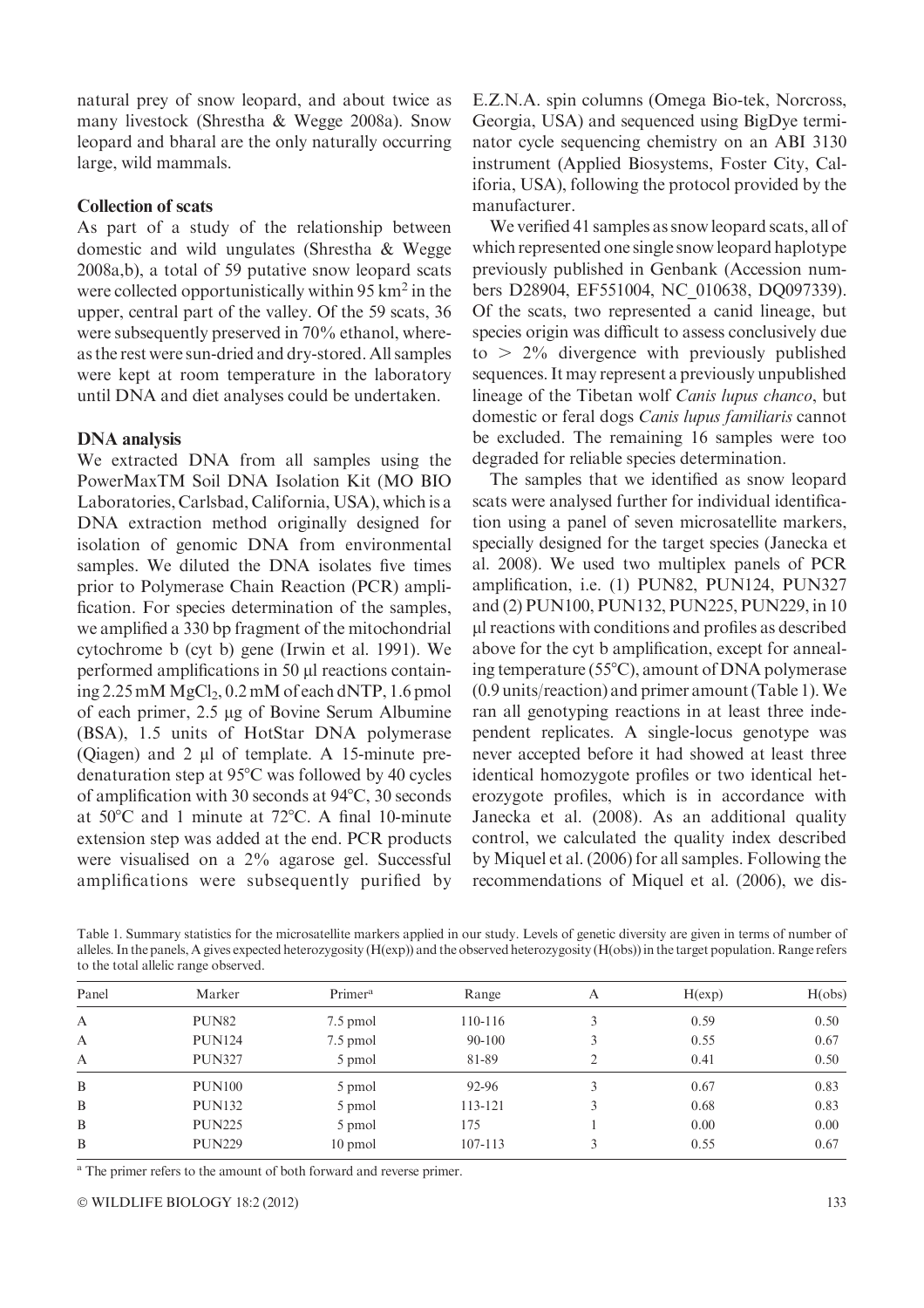carded all samples with a quality index of  $\leq 0.625$ from the data set.

We performed a sex determination test for all samples that were successfully amplified with the microsatellite markers. We used a Y-chromosome specific marker (SRY; Lyons et al. 1997) with the same PCR profile and conditions as for the cyt b amplification.We ran three replicates per sample and Y-chromosome-specific amplification products were interpreted as males. We used two scat samples from a male in Woodland Park Zoo, Seattle, USA, as positive controls for the sex determination.

#### Diet analysis

We obtained information on number and types of livestock from field counts and interviews with the livestock owners in the Phu village and with herders in the field. Similarly, we obtained animal losses due to snow leopards and other causes from interviews with all owners and double-checked with the records kept by the village snow leopard conservation committee. Due to strict regulations supervised by the village religious leader (i.e. the abbot), numbers lost, and their causes, were monitored carefully and not inflated for compensatory purposes. Some recently killed animals were found during fieldwork; these individuals appeared later in the village registry, thus confirming that proper records were kept.

We determined the total diet from an analysis of the content of 41 genetically verified snow leopard scats, collected over a period of 16 months. The analysed scats were distributed almost evenly between winter (November-April;  $N = 23$ ) and the snow-free season (May-October;  $N = 18$ ). We assigned scats that were considered old when collected during the first month of a season to the preceding season. For the diet analysis, we followed a modified version of the point-frame method originally developed by Chamrad & Box (1964, later modified by Ciucci et al. (2004); instead of using drop pins to select the prey items, we selected the prey items at each intersection  $(N = 50)$  in a gridded tray with a pair of tweezers and examined these under a dissecting microscope, or a high power microscope if needed for reliable identification. Bone fragments and a photographic key of mammal hair of most prey species occurring in the area, prepared by Oli (1993), aided us in species identification.

#### Snow leopard abundance

Two independent sources of information provided estimates of the number of snow leopards in the valley: DNA in scats, and diet composition and loss of livestock.

## DNA in scats

We counted the number of unique multilocus genotypes in our final data set, leading to a direct count estimate of the number of snow leopards in the valley. The entire sample collection period was two years, but all animals were identified from samples collected within a five-month period (i.e. January-May). This is still a relatively long sampling period, which likely would violate an assumption of population closure, if we had chosen a capture-markrecapture approach to estimate snow leopard abundance (e.g. Kendall 1999, Boulanger & McLellan 2001). Given these limitations and considering the rather limited sample size, we chose to use the simple direct count estimate as a measure of snow leopard abundance in all subsequent analyses.

#### Diet composition and loss of livestock

The analysis of prey remains in scats provided information on the relative proportion of different livestock in the diet. Numbers and types of livestock lost to snow leopard predation were known due to the careful records kept by the local snow leopard conservation committee. Combining this information with the food requirement of snow leopards (see below), we generated an estimate of the number of snow leopards.

## Prey abundance

We estimated the number of bharal within our study area from total counts in autumn using binoculars and spotting scopes from vantage points. Sex and age composition followed the criteria adopted by Wegge (1979), subsequently applied by Wilson (1981), Oli (1994) and Shrestha & Wegge (2008b) and was only recorded for groups where all individuals could be classified reliably. Care was exercised to avoid double-counts; because field observations were conducted for several months in the same drainages and animals occupying these rarely crossed over to adjacent major basins, they were readily identified and recognised over time.

Total counts were also conducted the following spring. However, this census took place immediately before and during the birth season, which therefore underestimated the total numbers during the year. Although observed numbers (958) compared closely with the autumn census (1,056), some likely double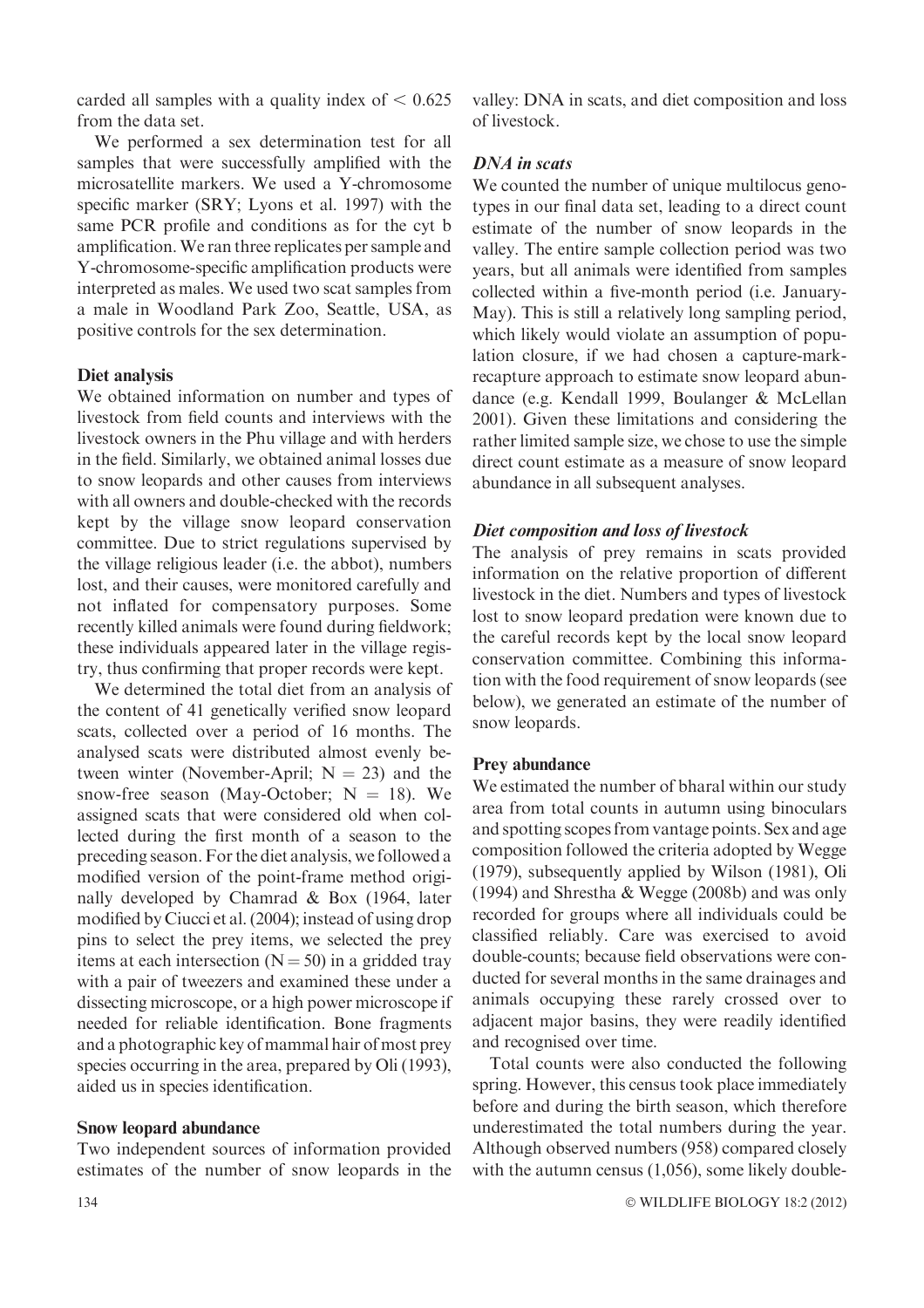counts made the spring census less reliable, and it was therefore not used in the final analysis.

### Snow leopard predation rates

#### Food requirement

In order to estimate predation rates, the food requirement of the predator needs to be known as well as the proportion of the prey consumed. Jackson & Ahlborn (1988) estimated that an adult snow leopard required 1.3-2.0 kg of digestible food/day, a consumption rate also applied in other studies (Chundawat & Rawat 1994, Oli 1994, Bagchi & Mishra 2006). Higher values are reported for lowland leopards Panthera pardus (Bailey 1993, Hayward et al. 2006). From intensive radio-tracking of lowland leopards in Nepal, Odden & Wegge (2009) recently recorded a daily food intake of 3.3 and 4.3 kg for adult females and males, respectively. In Nepal, the two leopard species are very similar in body weight (adult snow leopards from Manang next to our study area weigh 47 kg for males and 42 kg for females; Oli 1994, and for lowland leopards 51 and 36 kg, respectively; Odden & Wegge 2009). The two species can therefore be assumed to have comparable food requirements. Because the estimate of Jackson & Ahlborn (1988) was based on indirect evidence and several assumptions, whereas that of Odden & Wegge (2009) was based on measurement from carefully monitored animals, we assume that the daily food requirement of adult snow leopards is close to 3.5 kg/animal/day. Because our identified animals consisted of mainly females and a few subadults (see section Results below), we adopted 3.2 kg as a mean estimate of the daily food requirement, which is equivalent to 1,168 kg per year of each snow leopard in the valley, and we used this figure in our calculations.

## Proportions consumed of each prey

We took live weights of livestock species from Chundawat & Rawat (1994), Oli et al. (1994) and Mishra et al. (2004) in the following way: domestic yak Bosspp. (adult males excluded since they are not killed by snow leopard): 150 kg, horse: 110 kg, goat: 25 kg and sheep: 30 kg. We took live weights of different categories of bharal from Wegge (1979) and Oli (1994). According to our classified counts, the adult sex ratio was at parity, and kids and yearlings constituted 22 and 15.5%, respectively. We assumed that predation was random on sex and age groups and estimated the live weight of all bharal killed as the mean weight of all sex/age categories present in the

© WILDLIFE BIOLOGY 18:2 (2012) 135

population. The resulting mean weight was 34 kg. Royle's pika *Ochotona roylei* and other small mammals (mainly voles) were frequently detected in the scats, as were bird feathers and occasionally also egg shells. We assumed the mean live weights of small mammals and birds to be 0.3 kg. A few scats contained hairs that could not be classified reliably. We could exclude large livestock and bharal and supposed that they were from smaller predators like red fox Vulpes vulpes and mustelids (Oli et al. 1993), and we assigned a mean live weight of 2 kg to these items. Predators do not consume the whole ungulate carcass of large prey due to inedible parts like large skeletal parts, horns/antlers, rumen content and parts of the skin (Floyd et al. 1978). From careful measurements, Stander (unpubl. data cited in Stander et al. 1997) found that lowland leopards consumed 75% of prey  $>$  25 kg live weight. In our study, we assumed that snow leopards consumed the same proportion of all bharal killed, but smaller fractions of the livestock prey. Like pointed out by Oli et al. (1994), herders usually retrieve the carcasses of livestock quickly after they are killed. Thus among livestock, proportions consumed are even smaller than predicted from their live weights. In our study, we therefore assumed that the leopards consumed the following proportional weights of livestock: yak (females and young) 50%, horse and cattle 60%, sheep and goats 70%. Of the small mammals and birds, we assumed that everything was ingested, whereas of the unknown items, we assumed that 90% was consumed.

## Predation rate estimation

Although subject to several sources of potential bias (Rühe et al. 2008), most studies attempting to quantify carnivore predation rates are based on analysis of scat contents. Frequency of occurrence of individual prey items are converted to biomass and numbers consumed according to the relationship between scat production and prey size (Floyd et al. 1978, Ackerman et al. 1984) in the following way:  $Y = 1.980 + 0.035X$ , where Y is the weight of prey consumed/scat and X is the live weight of the prey (in kg).

Derived from experimental feeding trials on cougar Felis concolor and widely used in diet studies of other felids (Wegge et al. 2009 and references therein), we used this equation to estimate the relative weights consumed and numbers killed of the different prey species in the diet. The village records provided an independent estimate, in our case believed to be realistic and not inflated, of the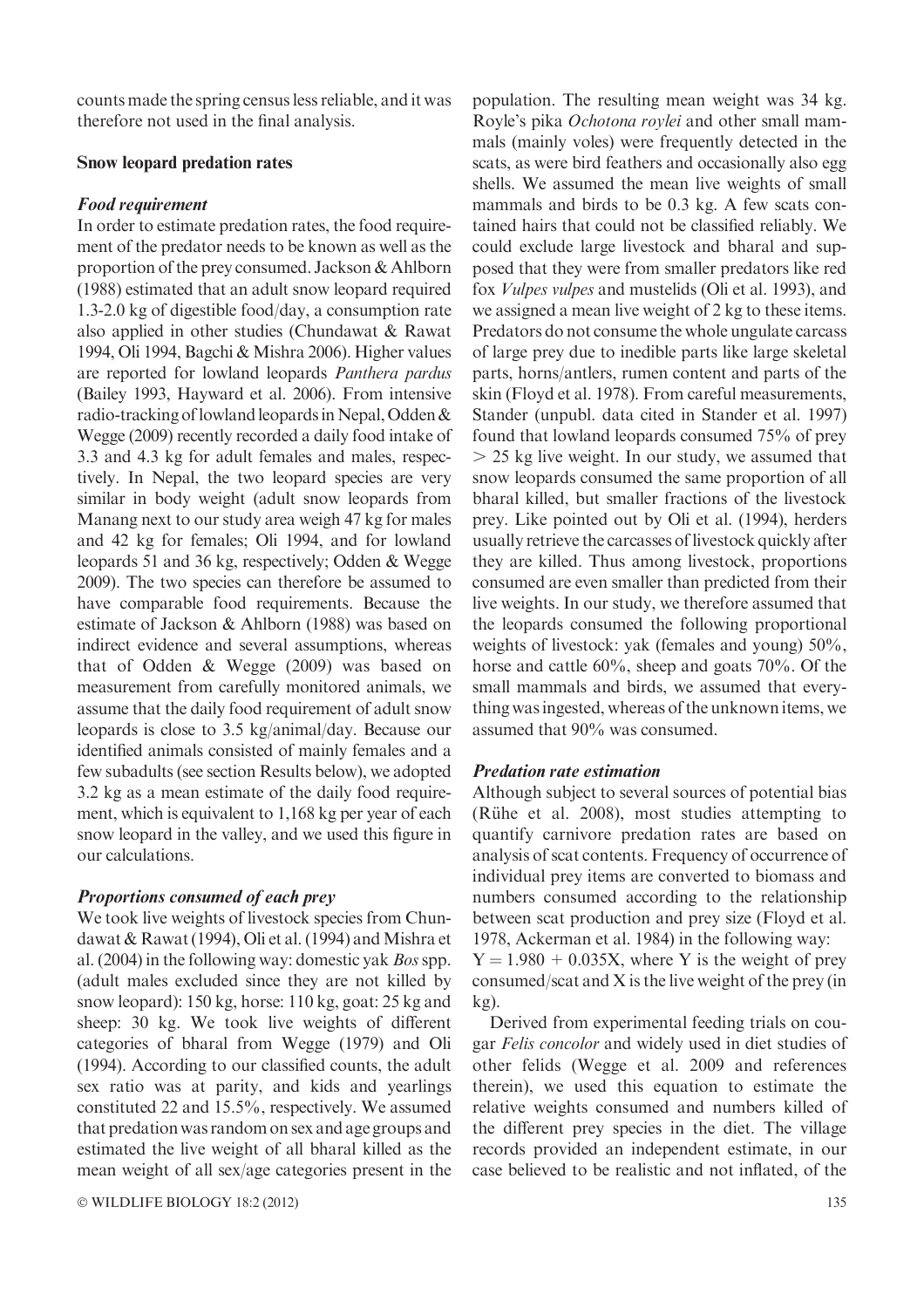number of different livestock species killed by snow leopards. Comparing this estimate with the estimate from scats provided a quality control of the methods employed. The difference between the total food requirement of the number of snow leopards in the valley and the food contributed by livestock consisted of wild prey.

## **Results**

## Number of snow leopards

# Estimate from scat DNA

Of the 41 positive snow leopard samples, 20 gave DNA of sufficient quality and quantity for reliable genetic identification analysis from a complete DNA-profile. The occurrence of genotyping error was low. On average, allelic drop-out occurred in 7.0% of heterozygous amplifications, whereas the presence of false alleles was negligible  $(< 0.5\%$ ). The average quality index of samples that gave a readable DNA profile was 0.88. The genetically identified samples were distributed within ca  $43 \text{ km}^2$  (Fig. 2).

From the 20 successfully genotyped scats, six individuals (four females and two males) were identified (see Fig. 2). Based on the observed allele frequencies of the applied loci, we estimated the probability of identity  $(PI)$  to be  $4.8x10^{-6}$  for unrelated individuals and 0.03 for siblings, suggesting that different individuals could be distinguished reliably in the valley (cf. Waits et al. 2001). Among these individuals, six loci were polymorphic showing 2-3 alleles/locus (see Table 1). Averaged across the six polymorphic loci, the number of alleles (A) was 2.83 and the observed heterozygosity was 0.67. This level of genetic variation is intermediate between that found in two previously screened populations in northern India  $(A = 3.1$  and Hobs  $= 0.75$  and southern Mongolia  $(A = 2.5$  and Hobs  $= 0.51$ ; Janecka et al. 2008).

All six individuals in the Phu valley were identified from 14 scats collected during the course of five months. The positive male controls amplified consistently across all replicates, confirming that the sex determination protocol worked satisfactorily. Pugmarks of a female with large cubs was observed in the field during autumn prior to sample collection, and it is therefore likely that some of the animals observed in the sample were subadult animals. Of the identified females, one was represented in seven samples, and we hypothesise that she was the most likely residen-



Figure 2. Distribution of the snow leopard scats identified by our DNA analysis in the upper Phu valley, north-central Nepal.

tial female in the area. With only six identified individuals in our data set, we could not undertake statistically based relationship analysis. Nevertheless, inspection of the DNA-profiles from the identified individuals showed that the putative resident female could be the mother of several of the other individuals sampled within her range.

## Estimate from livestock losses

During the study period, the village records reported an average annual loss of 78 livestock animals to snow leopards, of which the predator consumed an estimated 2,382 kg (Table 2). According to the diet analysis from scats, one snow leopard was estimated to consume 419 kg of livestock/year (Table 3). Thus, when combining these sources of information, the number of snow leopards causing this livestock loss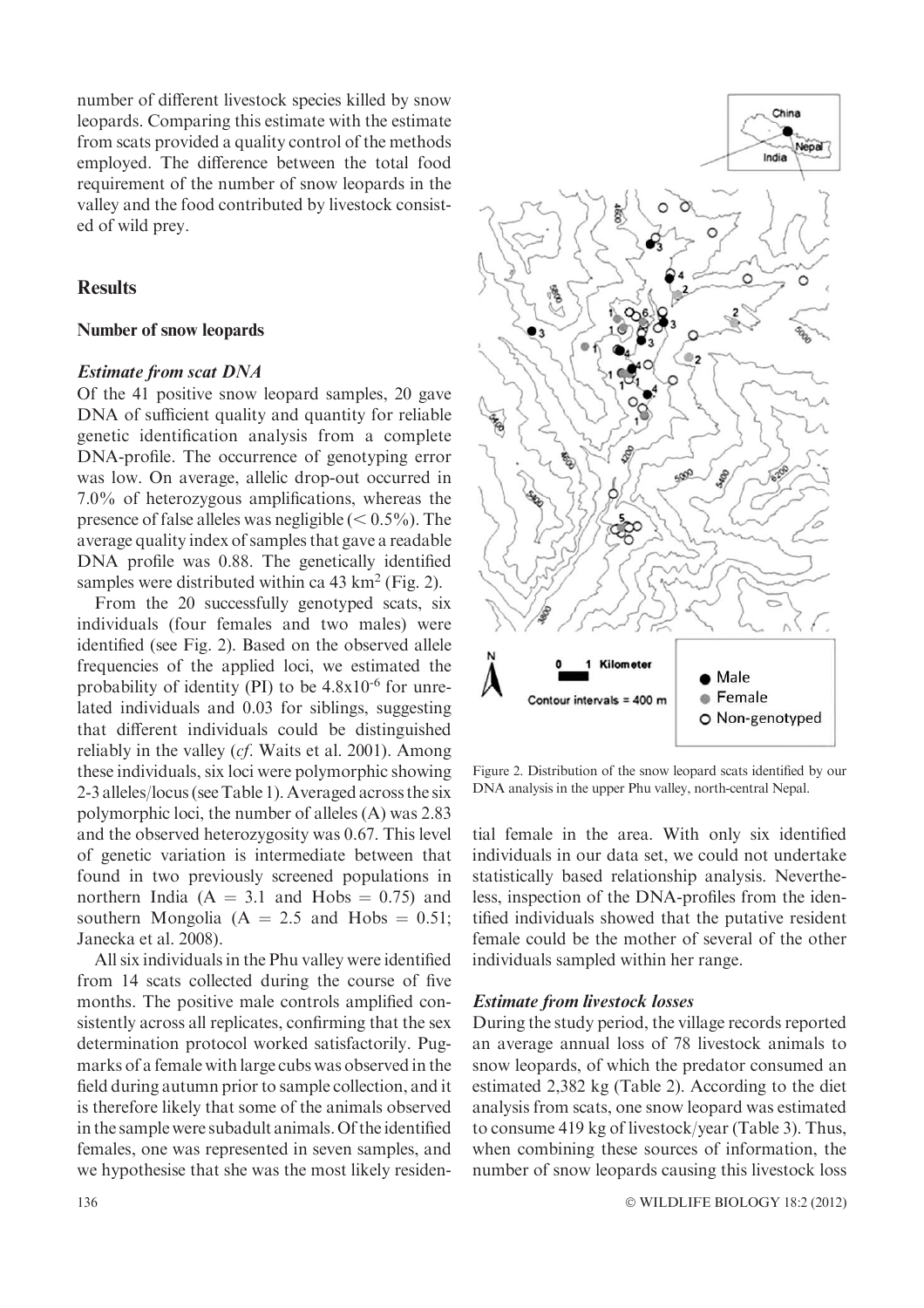| Table 2. Annual consumption by snow leopards and their predation on livestock and wild prey in the Phu valley, Nepal, during 2002-2003, |  |
|-----------------------------------------------------------------------------------------------------------------------------------------|--|
| determined on the basis of scat analysis $(SA)$ and village records $(VR)$ . <sup>1</sup>                                               |  |

|                  | Total live              | Consumed $(kg)^3$ |           | Numbers killed |           | Predation loss $(\frac{6}{6})^4$ |           |
|------------------|-------------------------|-------------------|-----------|----------------|-----------|----------------------------------|-----------|
| Species          | population <sup>2</sup> | SA                | <b>VR</b> | <b>SA</b>      | <b>VR</b> | <b>SA</b>                        | <b>VR</b> |
| Goat             | 650                     | 660               | 744       | 37.7           | 42.5      | 5.8                              | 6.5       |
| Sheep            | 372                     | 420               | 388       | 20.0           | 18.5      | 5.4                              | 5.0       |
| Yak              | 767                     | 1224              | 1200      | 16.3           | 16.0      | 2.1                              | 2.1       |
| Horse            | 181                     | 210               | 50        | 3.2            | 1.0       | 1.8                              | 0.5       |
| Livestock; total | 1970                    | 2514              | 2382      | 77.2           | 78.0      | 3.9                              | 4.0       |
| Bharal           | 1056                    | 4051              |           | 159            |           | 15.1                             |           |
| Others $5$       |                         | 440               |           | 733            |           |                                  |           |
| Wild prey; total |                         | 4491              |           | 892            |           |                                  |           |

<sup>1</sup> A snow leopard is assumed to consume 1,168 kg of food/year (see text for further details).

<sup>2</sup> Based on household interviews and village records (livestock) and autumn census (bharal).

<sup>3</sup> Net biomass consumed of prey live weight (see Table 1 and the text).

<sup>4</sup> Livestock estimated from total number of livestock species and the bharal from bharal census.

<sup>5</sup> Others include mainly Royle's pika, voles, Gallinaceous birds and smaller carnivores (see text).

was 5.68 animals. This estimate is nearly identical to the direct count estimate of six snow leopards based on our scat DNA analysis above.

#### Snow leopard diet

In the 41 verified snow leopard scats, we found 52 prey items (plant matter and snow leopard hair excluded). Only 11 scats contained  $> 1$  prey, averaging 1.2 prey/scat. Plant material occurred in 62% of the samples, often dominating the scat content. When corrected for prey sizes, about 42% of the biomass killed consisted of livestock (see Table 3).

Among this category, ca 56% was yak. Bharal made up for  $> 90\%$  of the wild food, alone making up for ca 53% of the total biomass killed. Although  $\leq 10\%$ of the biomass from wild food consisted of small mammals and birds, one snow leopard was estimated to consume  $> 110$  such individuals annually. The corresponding numbers of livestock and bharal per snow leopard were 13.0 and 26.5, respectively (see Table 3), i.e. an average of about one livestock and two bharal per month.

The seasonal composition of the diets was quite similar, probably due to small seasonal samples ( $\chi^2$  =

| Prey item        | FO <sup>1</sup> | Live weight<br>(in kg) | Correction<br>factor <sup>2</sup> | <b>Biomass</b><br>killed <sup>3</sup> (in $\%$ ) | Number<br>killed <sup>3</sup> (in $\%$ ) | Weight consumed<br>by one $SL4$ (in kg) | No. consumed<br>by one $SL^5$ |
|------------------|-----------------|------------------------|-----------------------------------|--------------------------------------------------|------------------------------------------|-----------------------------------------|-------------------------------|
| Goat             | 9.6             | 25                     | 2.86                              | 9.3                                              | 3.6                                      | 110                                     | 6.3                           |
| Sheep            | 5.8             | 30                     | 3.03                              | 5.9                                              | 1.9                                      | 70                                      | 3.3                           |
| Yak              | 9.6             | 150                    | 7.23                              | 23.4                                             | 1.5                                      | 204                                     | 2.7                           |
| Horse            | 1.9             | 100                    | 5.48                              | 3.5                                              | 0.4                                      | 35                                      | 0.7                           |
| Livestock; total | 26.9            |                        |                                   | 42.1                                             | 7.4                                      | 419                                     | 13.0                          |
| Bharal           | 50.0            | 34                     | 3.17                              | 53.4                                             | 15.1                                     | 675                                     | 26.5                          |
| Pika/voles       | 13.5            | 0.3                    | 0.3                               | 1.4                                              | 45.5                                     | 24                                      | 80.0                          |
| <b>Birds</b>     | 5.8             | 0.3                    | 0.3                               | 0.6                                              | 19.4                                     | 10                                      | 33.3                          |
| Others           | 3.8             | 2.0                    | 2.0                               | 2.6                                              | 12.6                                     | 40                                      | 22.2                          |
| Wild prey; total | 73.1            |                        |                                   | 58.0                                             | 92.6                                     | 749                                     | 162                           |
|                  |                 |                        |                                   |                                                  |                                          | 1168                                    |                               |

Table 3. Composition of livestock and wild prey in the diet of snow leopards in the Phu valley, northern Nepal, derived from scat analysis.

<sup>1</sup> Frequency of occurrence of prey item in the scats.

<sup>2</sup> As a basis of the correction factor, prey weight consumed =  $1.98 + 0.035$  (prey live weight) - Ackermann et al. (1984). <sup>3</sup> Biomass killed was based on the obtained correction factors.

<sup>5</sup> Number consumed by one snow leopard/year was based on total weight consumed/species divided by its net live weight.

<sup>4</sup> Weight consumed by one snow leopard/year: from relative number and net weight of species killed, adjusted to daily food consumption of 3.2 kg (1,168 kg/year).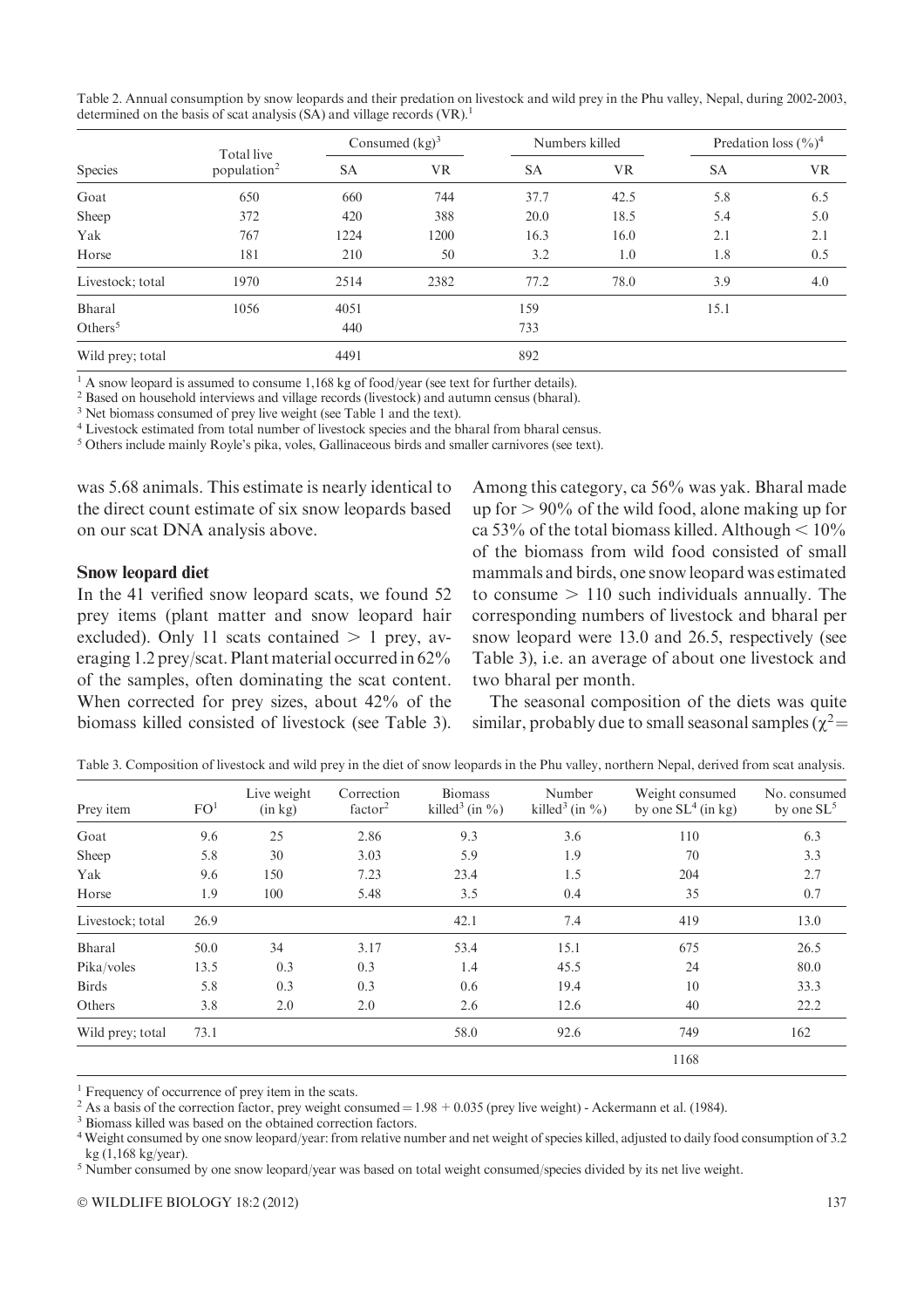5.55, df = 6, P  $> 0.475$ ). A higher proportion of livestock, and conversely, a smaller proportion of wild prey in winter was not significant ( $P = 0.43$ ; Fisher's Exact Test). Voles and birds occurred more frequently and bharal less frequently during the snow-free season than in winter, but the differences were not significant ( $P > 0.36$ ; Fisher's Exact Test). Pika was found almost exclusively in the winter scats.

### Predation rates on livestock and bharal

According to the village records, 78 livestock out of a total stock of 1,970 animals were killed annually in 2002 and 2003; i.e. a predation rate of  $4.0\%$  (see Table 2). Among species, 6.5% of the goats, 5.0% of the sheep and 2.1% of the yaks were lost due to snow leopard predation. Our estimate based on scat analysis revealed a similar composition of the predation rates; the only difference was a slightly lower proportion of goats (see Table 2). We ascribe the higher estimate of horses to sampling bias due to their very low frequency.We recorded a total of 1,056 bharal, estimated to consist of 194 kids, 165 yearlings and 350 and 347 adult males and females, respectively, during the autumn census. Thus, the proportion of kids in the population was 18.4%. An estimated 159 animals were killed by snow leopard each year, equating an annual predation rate of 15.1% (see Table 2).

## **Discussion**

Snow leopard is a low-density species occupying rugged terrain, which is not easily sampled. Due to the difficulty of obtaining adequate sample sizes and site-specific information on all the parameters that enter into the process of estimating diet and predator abundance, the results rest, unavoidably, on several assumptions. Nevertheless, potential errors are not expected to have affected our general outcomes and conclusions. For instance, our assumption of a higher daily food requirement than previously reported may, at first glance, have produced an inflated predation rate on bharal. However, our abundance estimate derived from the genetic analysis was quite conservative and compared closely with the number generated from the known losses of livestock. The six animals identified by the DNA analysis originated from scats collected within an area of ca 43 km2 . Converting this into a density estimate by use of the 'radial' method (Otis et al. 1978), using a mean radius of 2.06 km derived from home-range studies as shown by McCarthy et al. (2008), produced an area of 98 km<sup>2</sup>, which corresponds closely to our ca 125 km2 study area occupied by the sampled bharal population and the area grazed by livestock. Also, the estimated densities of ca 6.0 snow leopards/100 km2 and 8.4 bharal/km2 in the Phu valley compared closely with the densities recorded in the adjacent Manang valley by Oli (1994; snow leopard 4.8-6.7/ 100 km2 and bharal 6.6-10.2/km2 ).

We took the proportions of live weights assumed to have been ingested of the different prey species partly from secondary sources. For domestic stock, we used slightly lower percentages owing to the local practice of retrieving depredated animals shortly after they had been killed. The proportions we used for small stock could still have been too high, as carcasses of these were retrieved rather quickly by the attending herders. In our model, however, lower proportions of sheep and goats consumed would mean a higher number of snow leopards, which would push the estimated predation rate on bharal even closer to the balancing recruitment rate (see below).

All food studies in the Himalayas have shown that livestock constitutes an important part of the diet of snow leopards (Oli et al. 1993, Chundawat & Rawat 1994, Jackson et al. 1996, Ikeda 2004, Bagchi & Mishra 2006, Namgail et al. 2007, Lovari et al. 2009). Our results confirm this. In the Phu valley, it constituted about 42% of the biomass killed or 36% of the biomass consumed (due to smaller proportions of the livestock carcasses ingested). At two different study sites in the Indian Trans-Himalaya, Bagchi & Mishra (2006) reported 58 and 40% livestock loss to snow leopards. The higher proportion was obtained in an area with a higher density of livestock and a lower density of bharal compared to the Phu valley, whereas in the other area densities of both livestock and ungulate prey (ibex) was similar to our study area in the Phu valley.

Our estimate of 3.9-4.0% livestock loss in the Phu valley due to snow leopard predation was higher than in the neighbouring Manang valley (2.6%) with a nearly equally abundant population of snow leopards (Oli et al. 1994). In monetary terms, such losses are quite substantial for poor mountain people. For the households in Manang, Oli et al. (1994) estimated the loss to represent nearly a quarter of the average annual Nepali national per capita income at that time. In the Phu valley, the average livestock holding was more than twice as large as in Manang (59.0 vs 26.6 animals/household,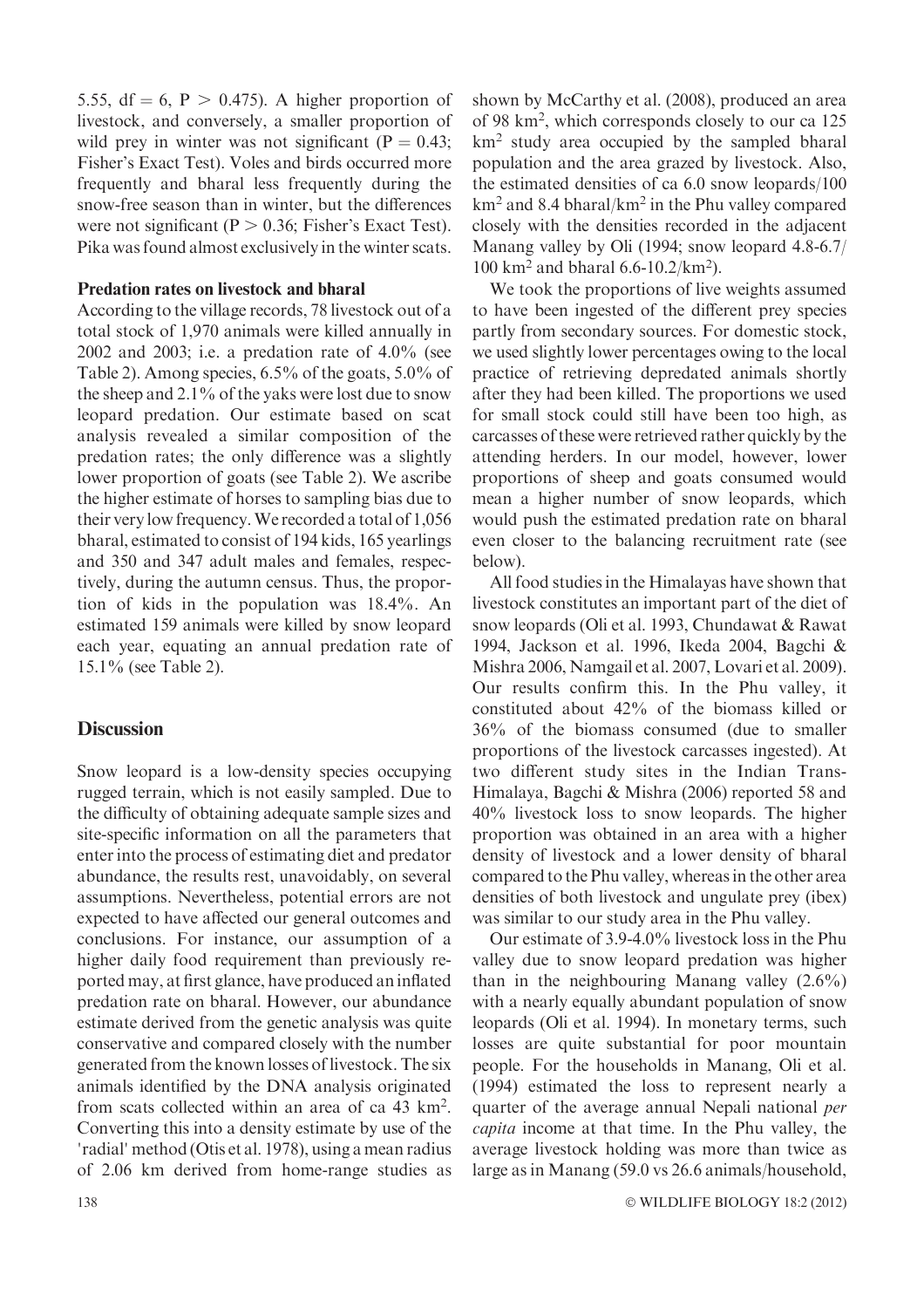respectively), and people in the remote village Phu were more dependent on their stock animals for subsistence than in Manang. Thus, livestock losses due to snow leopards were clearly a serious problem in the valley, as it is in most areas where the species occurs.

Bharal is a monotocous species and rarely breeds before two years of age (Schaller 1977, Wegge 1979). With such a low inherent fecundity, annual mortality  $> 20\%$  may exceed recruitment and lead to a population decline (Wegge 1997). According to our census data, the autumn population in the Phu valley consisted of 18.4% kids and the annual predation loss was estimated at 15.1%. Hence, the loss from predation by snow leopards was close to the balancing recruitment rate and was clearly a main mortality factor for the bharal population. If livestock were to be excluded as food and the snow leopards were to obtain this food instead from bharal, they would have to kill an additional 68 bharal, thereby raising the predation rate on this species to 21.5%.

#### Implications for conservation

The difficult task of finding a balance between conserving the endangered snow leopard and reducing the losses of poor mountain communities associated with livestock loss has recently been addressed by several innovative programmes throughout the species' range (Jackson et al. 2002, Mishra et al. 2003). Whereas earlier mitigation measures mainly consisted of preventing the livestock from being killed (e.g. corralling, stall feeding and improved herding practices), recent approaches focus more on compensation schemes and other incentive programmes (Mishra et al. 2003, Jackson et al. 2010).

Theoretically, reducing livestock grazing pressure by reducing stock numbers and/or expanding stallfeeding may improve pasture quality for the bharal and thereby raise their productivity. Similarly, increased predation on bharal (due to less available livestock) and thereby lowering their standing biomass may also improve range conditions. Such a response assumes (1) that ranges are overgrazed, (2) that bharal and livestock use the same habitats and food plants and (3) that the bharal population is regulated by density-dependent factors. Our recent studies of livestock-bharal relationships in the Phu valley (Shrestha & Wegge 2008a,b) showed that although the two species groups overlap in both habitat and food, competition is not acute due to resource partitioning. At the same time, the relatively low recruitment rate of 56 kids/100 females in

© WILDLIFE BIOLOGY 18:2 (2012) 139

autumn (Shrestha & Wegge 2008b) could reflect relatively poor range conditions, possibly mediated through overstocking by livestock (Mishra et al. 2004), or it could reflect a very high predation pressure on young animals.

From his study in Manang, Oli (1994) concluded that snow leopards killed livestock because they were abundant and easy to kill, not because they were an important food source. Oli (1994) went on to conclude that reducing access to livestock food is unlikely to affect the local predator population. We do not share this optimistic prediction. Livestock was found to make up for 35 and 42% of the snow leopard's diet in the two areas, respectively, and hence, this food base undoubtedly contributed to maintaining the large number of leopards. In the absence of livestock, other food sources will be required. In the Phu valley, bharal is abundant and the only optimum size of prey available. Other important natural prey species like marmots Marmota himalayana (Schaller et al. 1987) and the woolly hare *Lepus oiostolus* are absent, and the pika constitutes suboptimal prey. Thus, if access to livestock food is greatly reduced, snow leopards will most probably increase their predation on bharal, their principal natural prey. As the predation rate on this ungulate is already quite high, a further increase is likely to exceed the replacement rate and reduce their numbers in the valley. Concurrently, the conflict with the pastoralists is likely to escalate as during an interim period, the leopards will prey more intensively on livestock. A lower total food base means reduced carrying capacity, which over time will lead to fewer snow leopards in the valley. Such a scenario was recently well documented in a study of the relationship between the Eurasian lynx Lynx lynx and its main natural prey, the roe deer Capreolus capreolus in Poland (Schmidt 2008).

Current conservation of snow leopards focuses on compensation and incentive programmes and less on preventing livestock from being killed. Maintaining wildlife populations by supplementary, non-natural food is controversial, and allowing livestock to be killed for the purpose of conserving an endangered species such as snow leopard is certainly not a viable, ultimate solution. Thus, long-term conservation of this charismatic animal requires measures that can sustain local numbers without predation of livestock. This is a difficult challenge, particularly in areas like the Phu valley where the main wild prey consists of only one species and where this food source is already being exploited to near its sustainable limit.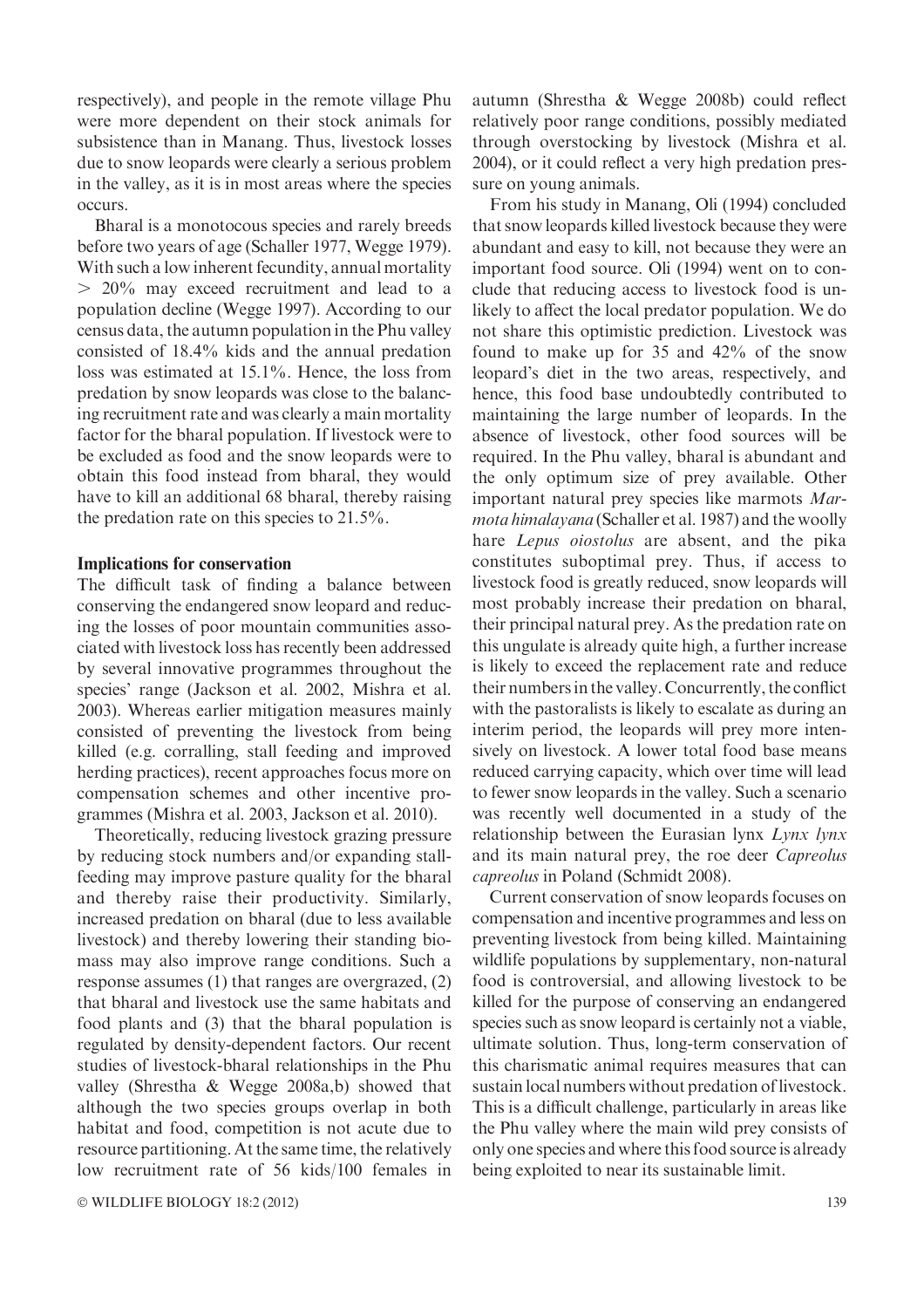Acknowledgements - the Department of National Parks and Wildlife Conservation and the National Trust for Nature Conservation/Annapurna Conservation Area Project (Nepal) granted permission to conduct our research, and funding support from the Norwegian Agency for Development Cooperation (NORAD) made our study possible. Fieldwork was facilitated by the staff of the Annapurna Conservation Area Project (i.e. Manang). Kamal Thapa, Tarun Joshi, Gyamjo Gurung, Tashi Namgyal, Tashi Tshering and Pemba Wangdi ably assisted us in data collection, and Robert Needham did an excellent job with the scat analysis. We thank Tom McCarthy and the International Snow Leopard Trust for providing scats of a known male from the Woodland Park Zoo in Seattle, USA. The snow leopard distribution map was made by Mari Tovmo at the Norwegian Institute for Nature Research, Trondheim, Norway, and the appropriate background map was made available by ESRI (Available at: http://www.esri. com).

## **References**

- Ackerman, B.B., Lindzey, F.G. & Hemker, T.P. 1984: Cougar food habits in southern Utah. - Journal ofWildlife Management 48: 147-155.
- Bagchi, S. & Mishra, C. 2006: Living with large carnivores: predation on livestock by the snow leopard (Uncia uncia). Journal of Zoology (London) 268: 217-224.
- Bailey, T.N. 1993: The African leopard: a study of the ecology and behavior of a solitary felid. - Columbia University Press, New York, New York, USA, 448 pp.
- Boulanger, J. & McLellan, B. 2001: Closure violation in DNA-based mark-recapture estimation of grizzly bear populations. - Canadian Journal of Zoology, Revue Canadienne de Zoologie 78: 642-651.
- Chamrad, A.D. & Box, T.W. 1964: A point-frame method for sampling rumen contents. - Journal of Wildlife Management 28: 473-477.
- Chundawat, R.S. & Rawat, G.S. 1994: Food habits of snow leopard in Ladakh, India. - In: Fox, J.L. & Jizeng, D. (Eds.); Proceedings of the 7th International Snow Leopard Symposium, International Snow Leopard Trust, Seattle, Washington, USA, pp. 127-132.
- Ciucci, P., Tosoni, E. & Boitani, L. 2004: Assessment of the point-frame method to quantify wolf Canis lupus diet by scat analysis. - Wildlife Biology 10(2): 149-153.
- Floyd, T.J., Mech, L.D. & Jordan, P.A. 1978: Relating wolf scat content to prey consumed. - Journal of Wildlife Management 42: 528-532.
- Fox, J.L. 1994: Snow leopard conservation in the wild a comprehensive perspective on a low density and highly fragmented population. - In: Fox, J.L. & Jizeng, D. (Eds.); Proceedings of the 7th International Snow Leopard Symposium, International Snow Leopard Trust, Seattle, Washington, USA, pp. 3-15.
- Hayward, M.W., Henchel, P., O'Brien, J., Hofmeyr, M., Balme, G. & Kerley, G.I.H. 2006: Prey preferences of the

leopard (Panthera pardus). - Journal of Zoology (London) 270: 298-313.

- Ikeda, N. 2004: Economic impacts of livestock depredation by snow leopards Uncia uncia in the Kanchenjunga Conservation Area, Nepal Himalaya. - Environmental Conservation 31: 322-330.
- Irwin, D.M., Kocher, T.D. & Wilson, A.C. 1991: Evolution of the cytochrome b gene of mammals. - Journal of Molecular Evolution 32: 128-144.
- IUCN 2006: IUCN Red List of Threathened Species. Available at: www.iucnredlist.org. (Last accessed on 18 July 2010).
- Jackson, R.M. & Ahlborn, G. 1988: Observations on the ecology of the snow leopard (Panthera uncia) in west Nepal. - In: Freeman, H. (Ed.); Proceedings of the 5th International Snow Leopard Symposium, International Snow Leopard Trust, USA and Wildlife Institute of India, pp. 65-97.
- Jackson, R.M., Ahlborn, G., Gurung, M. & Ale, S. 1996: Reducing livestock depredation losses in the Nepalese Himalaya. - In: Timm, R.A. & Crabb, A.C (Eds.); Proceedings Vertebrate Pest Conference 17: 241-247.
- Jackson, R.M., Mishra, C., McCarthy, T. & Ale, S.B. 2010: Snow leopards, conservation and conflict. - In: MacDonald, D. & Loveridge, A. (Eds.); The Biology and Conservation of Wild Felids. Oxford University Press, UK, pp. 417-430.
- Jackson, R.M., Wangchuk, R. & Hillard, D. 2002: Grassroots measures to protect the endangered snow leopard from herder retribution: Lessons learned from predatorproofing corrrals in Ladakh. - International Snow Leopard Trust, Seattle, Washington, USA, pp. 104-117.
- Janecka, J.E., Jackson, R , Yuquang, Z., Diqiang, L., Munkhtsog, B., Buckley-Beason, V. & Murphy, W.J. 2008: Population monitoring of snow leopards using noninvasive collection of scat samples: a pilot study. - Animal Conservation 11: 401-411.
- Kendall, W.L. 1999: Robustness of closed capture-recapture methods to violations of the closure assumption. - Ecology 80: 2517-2525.
- Lovari, S., Boesi, R., Minder, I., Mucci, N., Randi, E., Dematteis, A. & Ale, S.B. 2009: Restoring a keystone predator may endanger a prey species in a human-altered ecosystem: the return of the snow leopard to Sagarmatha National Park. - Animal Conservation 12: 559-570.
- Lyons, L.A., Laughlin, T.F., Jenkins, N., Copeland, N., Womack, J.E. & O'Brien, S.J. 1997: Comparative anchor tagged sequences (CATS) for integrative mapping of mammalian genomes. - Nature Genetics 15: 47-56.
- McCarthy, K.P., Fuller, T.K., Ming, M., McCarthy, T.M, Waits, L.P. & Jumabaev, K. 2008: Assessing estimators of snow leopard abundance. - Journal of Wildlife Management 72: 1826-1833.
- Miquel, C., Bellemain, E., Poillot, C., Bessiére, A., Durand, A. & Taberlet, P. 2006: Quality indexes to assess the reliability of genotypes in studies using non-invasive sam-